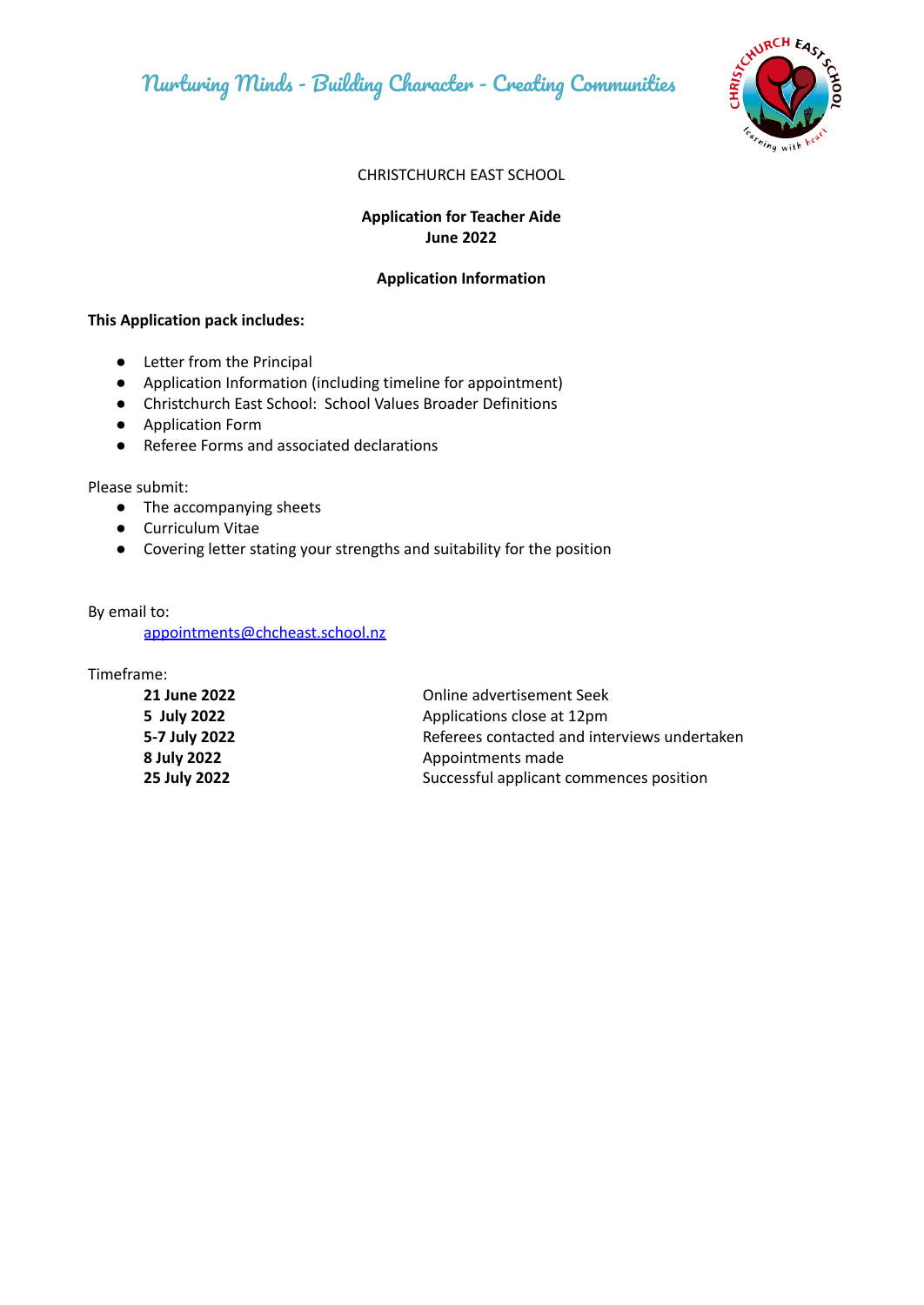June 2022



Dear Applicant

# **FIXED TERM TEACHER AIDE POSITION COMMENCING 25 JULY 2022**

Thank you for your interest in joining our team at Christchurch East School. Our school has many unique characteristics, making it a great place to come to work each day. We have a committed staff and an enthusiastic parent community, all focused on further building on our school's good reputation.

## **We are seeking a Teacher Aide who demonstrates:**

- Alignment and belief in our School Values and School-Based Curriculum, with a focus on forming positive relationships to support learning
- A person who contributes positively to our school community
- A quality team player

If you think you have what it takes to add to our already progressive school, we would love to hear from you.

Kind regards

Mike Agar Principal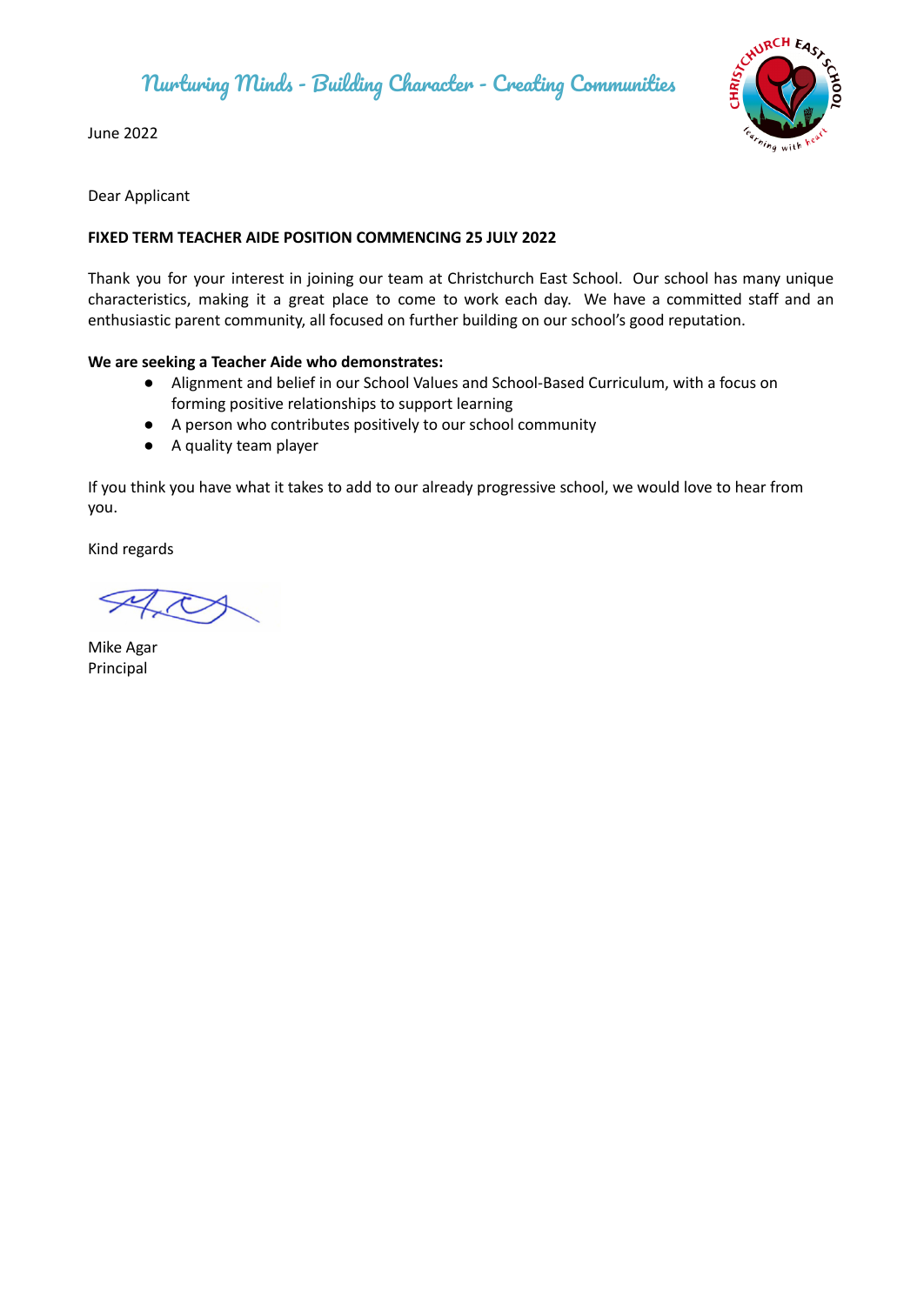

# **CHRISTCHURCH EAST SCHOOL Broader Definitions of Our School Values**

*As a school, we are committed to being a Values-driven school*

## *EQUITY TE RIRITE*

● Our school will treat everyone fairly and with respect regardless of their background or personal situation, and will provide everyone with opportunities to grow and progress. This includes honouring the Treaty of Waitangi, and celebrating our school's rich diversity.

## *EXCELLENCE TE HIRANGA*

● Our school will encourage and develop personal excellence in our pupils and staff, in all areas of the school. This includes aiming for very high student achievement, continuing to strive to be the best one can, pushing oneself and seeking challenge and surpassing one's previous performance.

## *INTEGRITY NGĀKAU PONO*

● Our school aims to operate with a high of level of personal and collective integrity at all times. Personal integrity means showing a high level of respect, trustworthiness and honesty as appropriate in all interactions. Collective integrity applies to groups; for example, the Board of Trustees ensuring its decisions are fair and transparent.

# *SENSE OF COMMUNITY NOHONGA TAHITANGA*

Our school is part of many different communities and it is important we keep hold of these connections, and work to strengthen them. We will teach our children the importance of community, so that they will value the various communities they are connected to, and will be active, willing participants in those groups. We want our school to be welcoming to parents and caregivers, and we value the 'family feel' of our school.

| <b>Equity</b>    | <b>Excellence</b> | <b>Integrity</b> | <b>Sense of Community</b> |
|------------------|-------------------|------------------|---------------------------|
| <b>Te Ririte</b> | Te Hiranga        | Ngākau Pono      | Nohonga Tahitanga         |

*THE WAY WE DO THINGS AROUND HERE*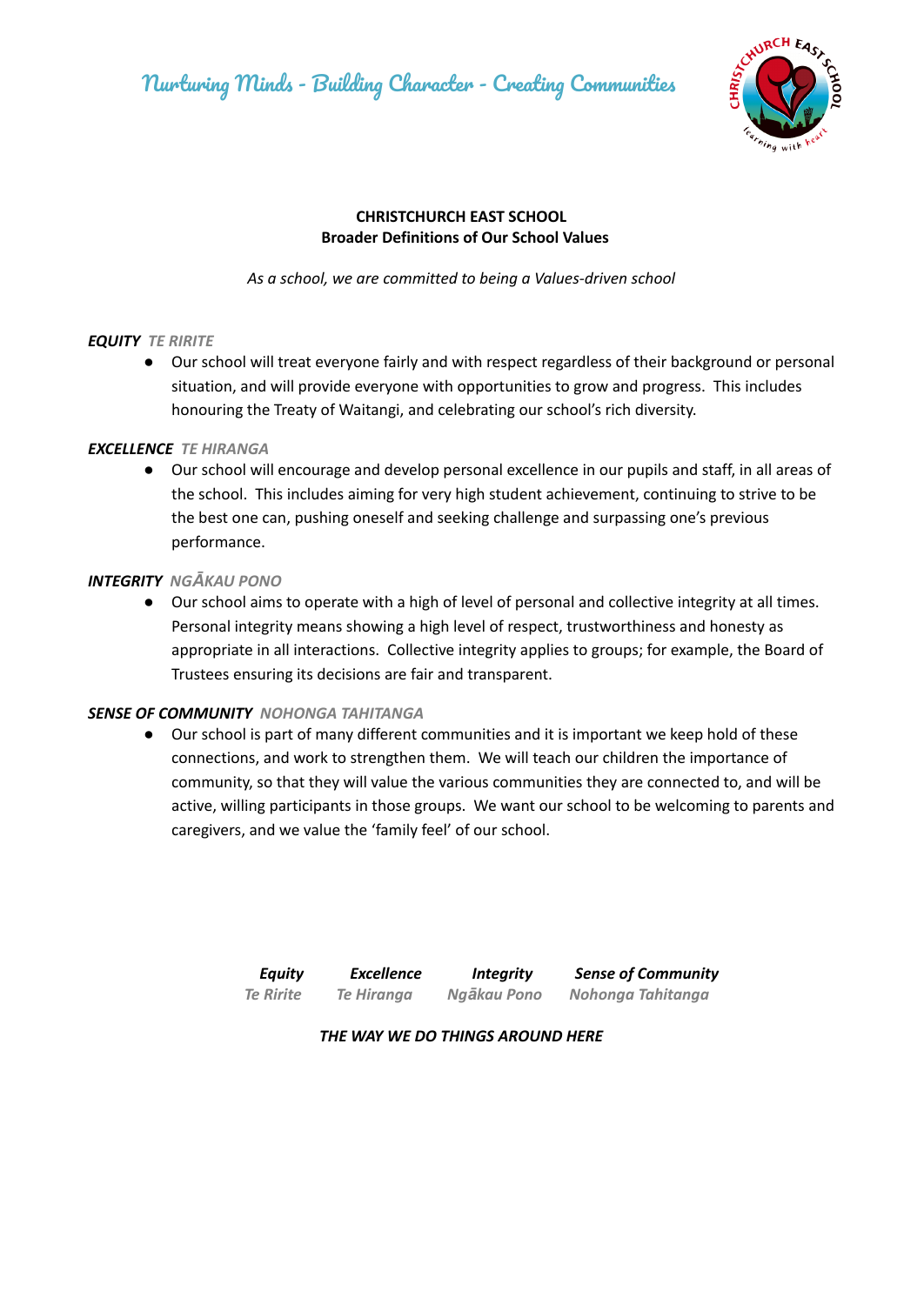

# **APPLICATION FOR APPOINTMENT Teacher Aide Position**

# **Starting date: Term 3 2022 (25 July 2022)**

#### **PERSONAL DETAILS:**

Name:

Address:

Contact Phone Numbers: Home: Work: Cell:

| <b>TEACHING QUALIFICATIONS</b><br>relevant to the position | <b>DATE AWARDED</b> |
|------------------------------------------------------------|---------------------|
|                                                            |                     |
|                                                            |                     |
|                                                            |                     |
|                                                            |                     |
|                                                            |                     |

| <b>SUMMARY OF POSITIONS HELD (commence with current position)</b> |                    |                             |  |
|-------------------------------------------------------------------|--------------------|-----------------------------|--|
| School/Institution                                                | Position/Class(es) | <b>Period of employment</b> |  |
|                                                                   |                    |                             |  |
|                                                                   |                    |                             |  |
|                                                                   |                    |                             |  |
|                                                                   |                    |                             |  |
|                                                                   |                    |                             |  |
|                                                                   |                    |                             |  |
|                                                                   |                    |                             |  |
|                                                                   |                    |                             |  |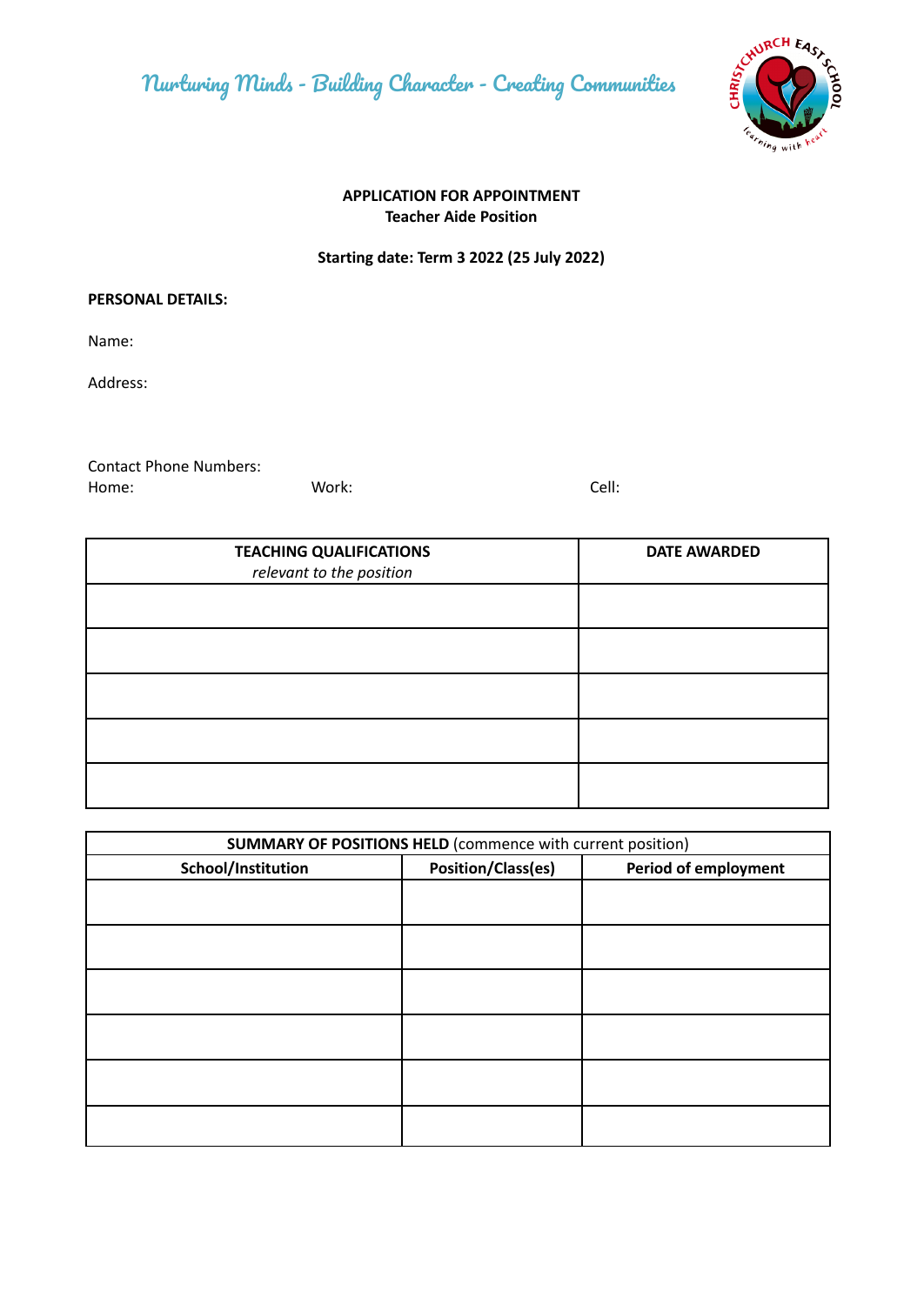

#### **Referee's Details**

Full Name

Position

Relationship to the applicant

Contact telephone number: work

Contact telephone number: private

Contact telephone number: mobile

#### **Referee's Details**

Full Name

Position

Relationship to the applicant

Contact telephone number: work

Contact telephone number: private

Contact telephone number: mobile

#### **Referee's Details**

Full Name

Position

Relationship to the applicant

Contact telephone number: work

Contact telephone number: private

Contact telephone number: mobile

Applicant signature Date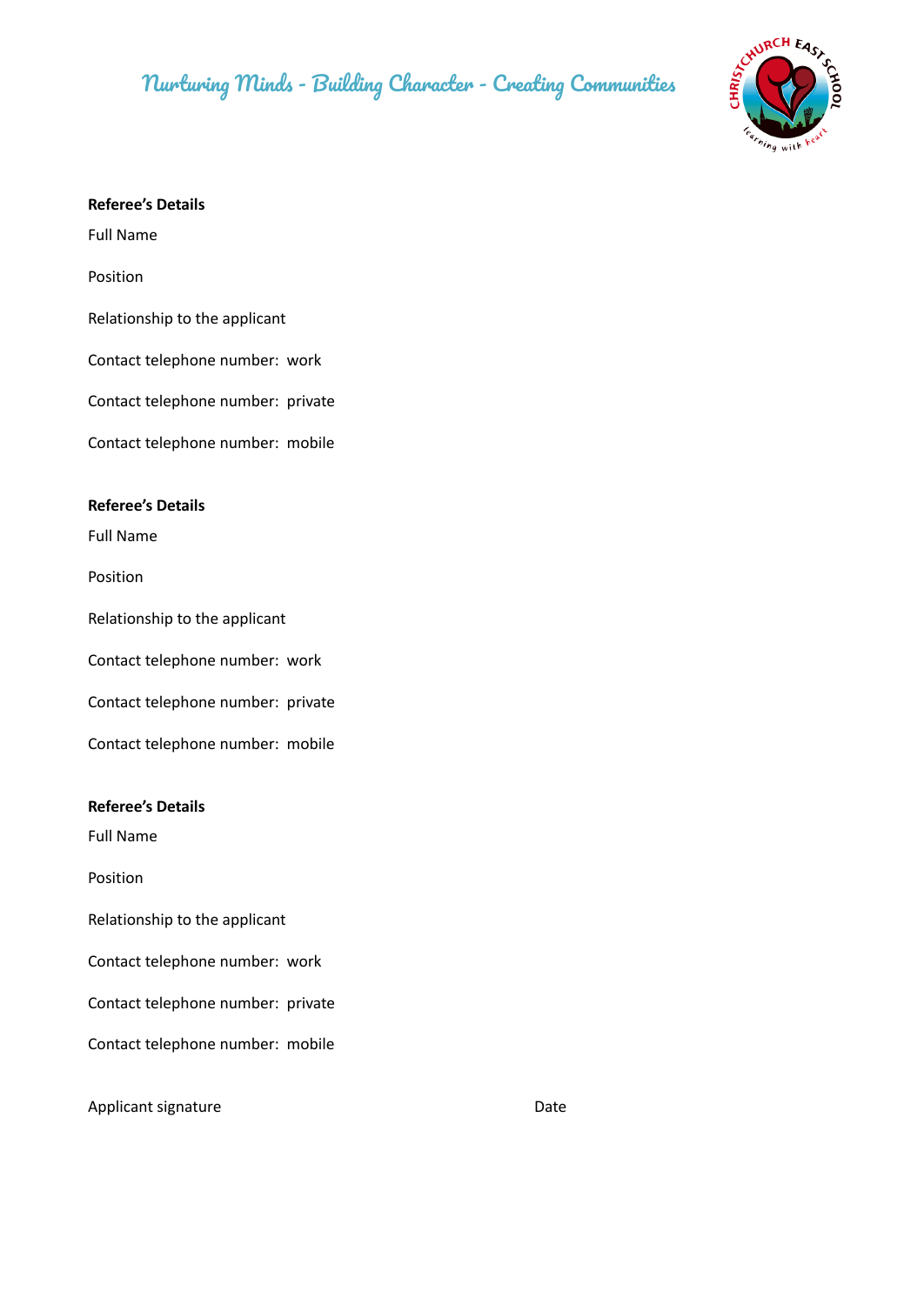

# **APPLICATION FOR APPOINTMENT: DECLARATION FORM**

Thank you for applying for a position with our school.

- Please ensure you complete this form personally. Include this form with your application.
- This declaration form and supporting documents will be held by the school. You may access it in accordance with the provisions of the Privacy Act 2020. If you have any queries, please contact the person cited in the advertisement.

Full Name:

Are you known by any other name(s)? (if yes, please provide below) Yes / No

Maiden Name (if applicable):

#### **Proof of identity and right to work check**

Shortlisted applicants being interviewed will need to provide originals of two types of identification (one photo ID, e.g. passport or New Zealand driver licence, and the other a record ID, e.g. birth certificate, bank statement, a bill).

| <b>Immigration information</b>          |          |
|-----------------------------------------|----------|
| Are you a New Zealand citizen?          | Yes / No |
| If not, do you have resident status, or | Yes / No |
| A current work permit                   | Yes / No |
| If "Yes", please detail:                |          |
|                                         |          |

#### **Authority to approach other referees**

| I authorise the Board, or nominated representative, to approach persons in addition to the referees whose | Yes / No |
|-----------------------------------------------------------------------------------------------------------|----------|
| names I have supplied, to gather information related to my suitability for appointment to the position.   |          |
|                                                                                                           |          |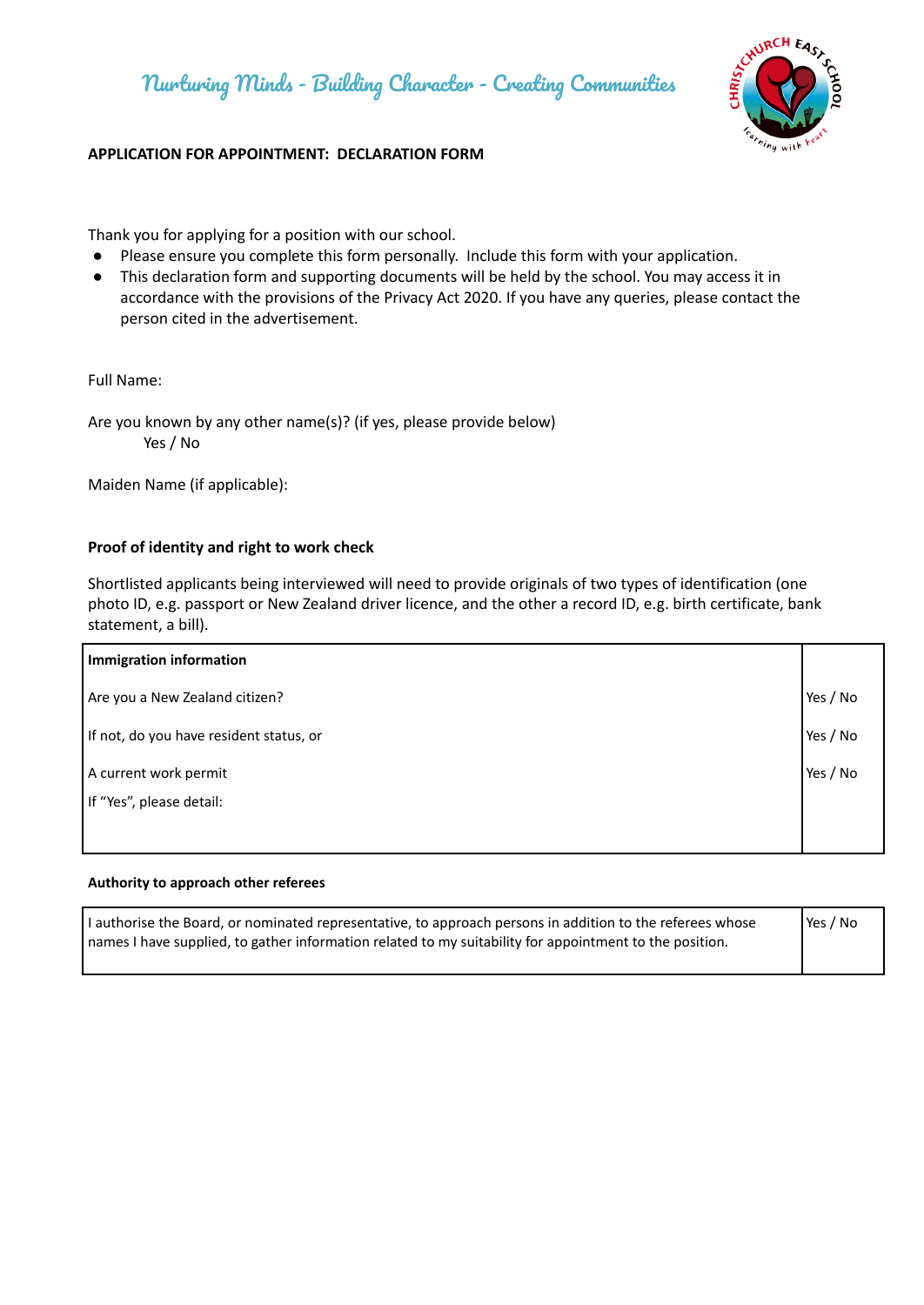

#### **Police vetting**

All applicants will be asked to give consent to a police vet. It is a requirement in the Education Sector for all employees to be vetted.

- In terms of a Criminal Conviction, the Criminal Records (Clean Slate) Act 2004 provides certain convictions do not have to be disclosed providing:
	- You have not committed any offence within 7 (consecutive) years of being sentenced for the offence and
	- You did not serve a custodial sentence at any time (this would exclude serious offences such as murder, manslaughter, rape and causing serious bodily harm) and
	- The offence was not a specified offence (specified offences are in the main sexual in nature) and
	- You have paid any fines or costs

Custodial sentences include a sentence of preventive detention and corrective training. Non-custodial sentences include fines, reparation orders, community-based sentences and suspended sentences. Please note that you are not obliged to disclose convictions if you are an eligible individual but can do so if you wish. If you are uncertain as to whether you are eligible contact the Ministry of Justice.

● Under the *Vulnerable Children Act 2014*, **core workers** in schools will not be covered by the Clean Slate. All serious sexual or violent offences against children will be included in their police vetting results. The Act will make it unlawful to employ people with convictions for these offences, unless they have an exemption.

| Have you ever received a police diversion for an offence?                                                                                                                                                                                           |          |
|-----------------------------------------------------------------------------------------------------------------------------------------------------------------------------------------------------------------------------------------------------|----------|
| If "Yes", please detail:                                                                                                                                                                                                                            |          |
| Have you ever been convicted of a driving offence which resulted in temporary or permanent loss of<br>licence, or imprisonment?                                                                                                                     | Yes / No |
| If "Yes", please detail:                                                                                                                                                                                                                            |          |
| Are you awaiting sentencing or have charges pending?                                                                                                                                                                                                | Yes / No |
| If "Yes", please state the nature of the conviction/cases pending:                                                                                                                                                                                  |          |
| In addition to other information provided, are there any other factors that we should know to assess your<br>suitability for appointment and your ability to do the job?                                                                            | Yes / No |
| If "Yes", please elaborate:                                                                                                                                                                                                                         |          |
| Have you ever been the subject of any concerns involving student safety?                                                                                                                                                                            | Yes / No |
| If "Yes", please detail:                                                                                                                                                                                                                            |          |
| Have you had any injury or medical condition caused by a gradual process, disease or infection, such as<br>occupational overuse syndrome, stress or repetitive strain injuries, which the tasks of this position may<br>aggravate or contribute to? | Yes / No |
| If "Yes", please detail:                                                                                                                                                                                                                            |          |
| I confirm I will follow all Public Health Order Mandates applicable to this position.                                                                                                                                                               | Yes / No |